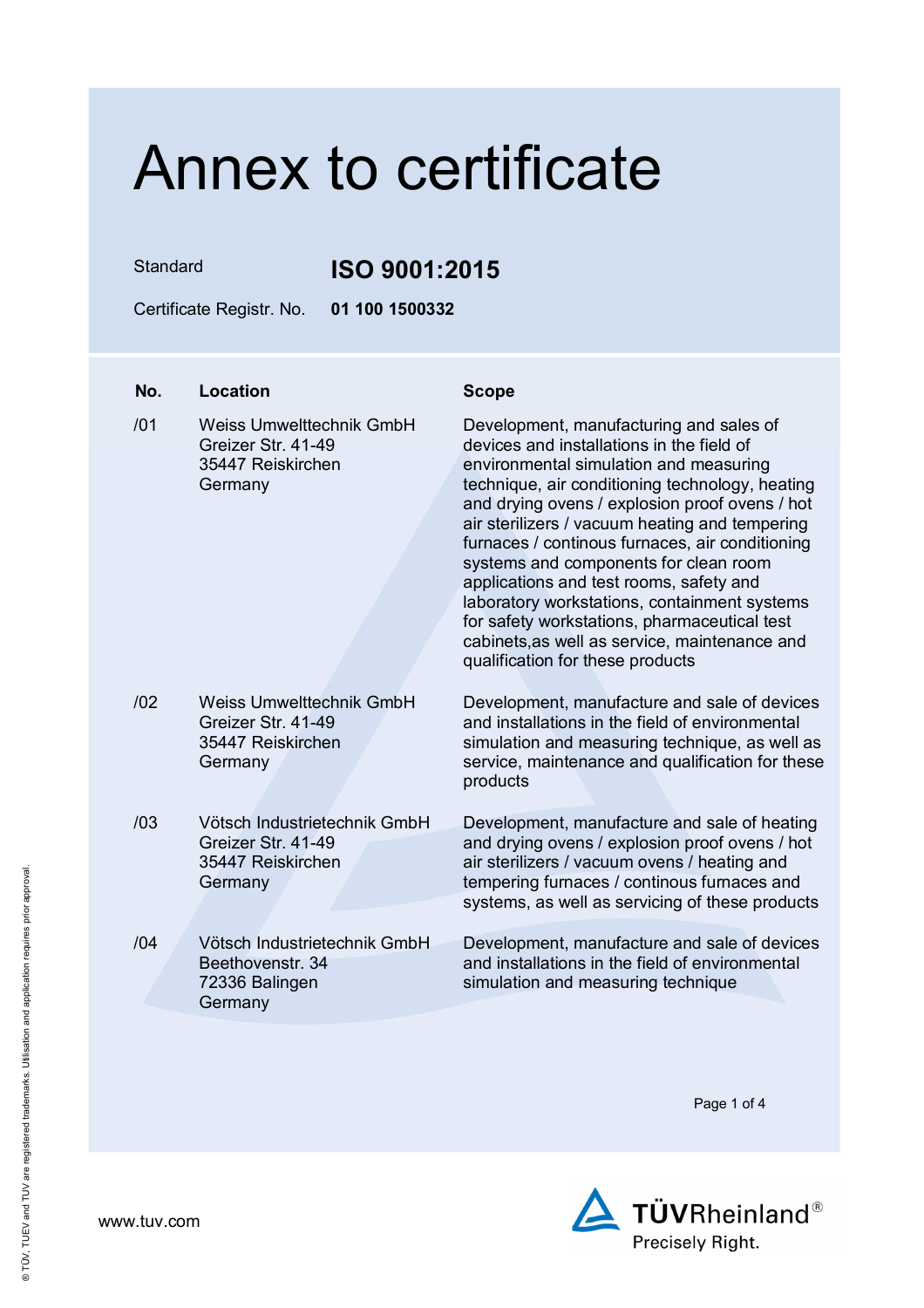Standard **ISO 9001:2015**

Certificate Registr. No. **01 100 1500332** 

- /05 Weiss Umwelttechnik GmbH Automotive Testing Solutions Farnhornstieg 3 22525 Hamburg Germany
- /06 Weiss Umwelttechnik GmbH Automotive System Solutions Korntaler Landstr. 86 70499 Stuttgart Germany
- /07 Weiss Technik AG Brügglistr. 2 8852 Altendorf **Switzerland**

/09 Weiss Technik

**Hamburg** 

**Germany** 

Farnhornstieg 3 22525 Hamburg

Technisches Außenbüro

Manufacture and sale of devices and installations in the field of environmental simulation and measuring technique, as well as servicing of these products

Development, manufacture and sale of devices and installations in the field of environmental simulation and measuring technique, engine test rigs, as well as servicing of these products

Sale of devices and installations in the field of environmental simulation and measuring technique, air conditioning technology, heating and drying ovens / explosion proof ovens / hot air sterilizers / vacuum heating and tempering furnaces / continous furnaces and systems / air conditioning systems and components for clean room applications and test rooms, safety and laboratory workstations, containment systems for safety workstations, pharmaceutical test cabinets, as well as service, maintenance and qualification for these products

Sales of equipment and systems in the field of environmental simulation, measurement technology, climatic engineering and thermal engineering

Page 2 of 4

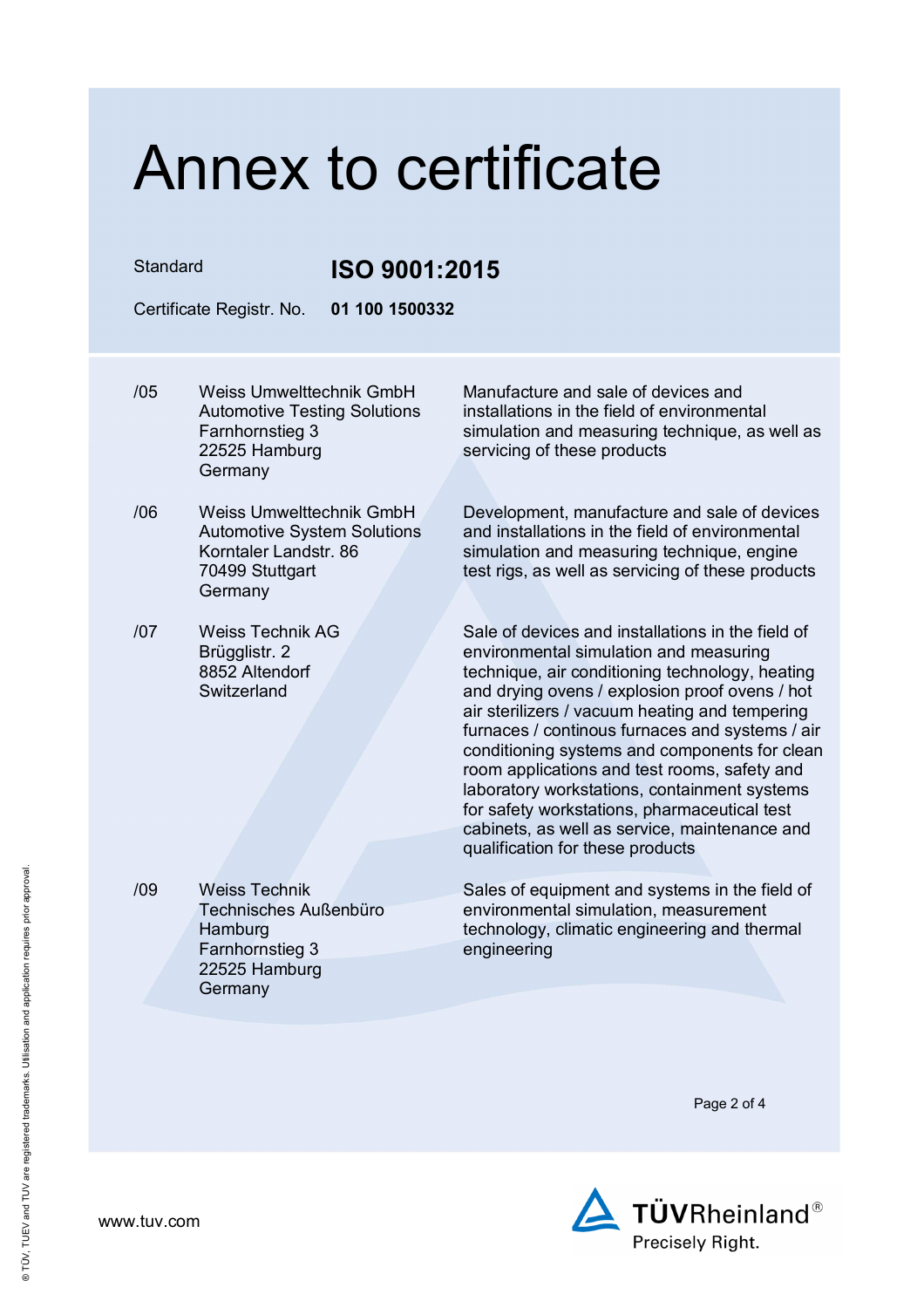### Standard **ISO 9001:2015**

Certificate Registr. No. **01 100 1500332** 

- /10 Weiss Technik Technisches Außenbüro **Hannover** Walsroder Str. 305 30855 Langenhagen Germany
- /12 Weiss Technik Technisches Außenbüro München Wandlhamer Str. 31 82166 Gräfelfing **Germany**
- /15 Weiss Umwelttechnik GmbH Gießener Pforte 40 35492 Linden Germany

/16 Vötsch Industrietechnik GmbH Rodheimer Str. 58 35452 Heuchelheim

**Germany** 

Sales of equipment and systems in the field of environmental simulation, measurement technology, climatic engineering and thermal engineering

Sales of equipment and systems in the field of environmental simulation, measurement technology, climatic engineering and thermal engineering

Development of devices and installations in the field of environmental simulation and measuring technique, air conditioning technology, heating and drying ovens / explosion proof ovens / hot air sterilizers / vacuum heating and tempering furnaces / continous furnaces and systems, air conditioning systems and components for clean room applications and test rooms, safety and laboratory workstations, containment systems for safety workstations and pharmaceutical test cabinets

Manufacture of heating and drying ovens / hot air sterilizers / vacuum heating and tempering furnaces / continous furnaces and systems

Page 3 of 4